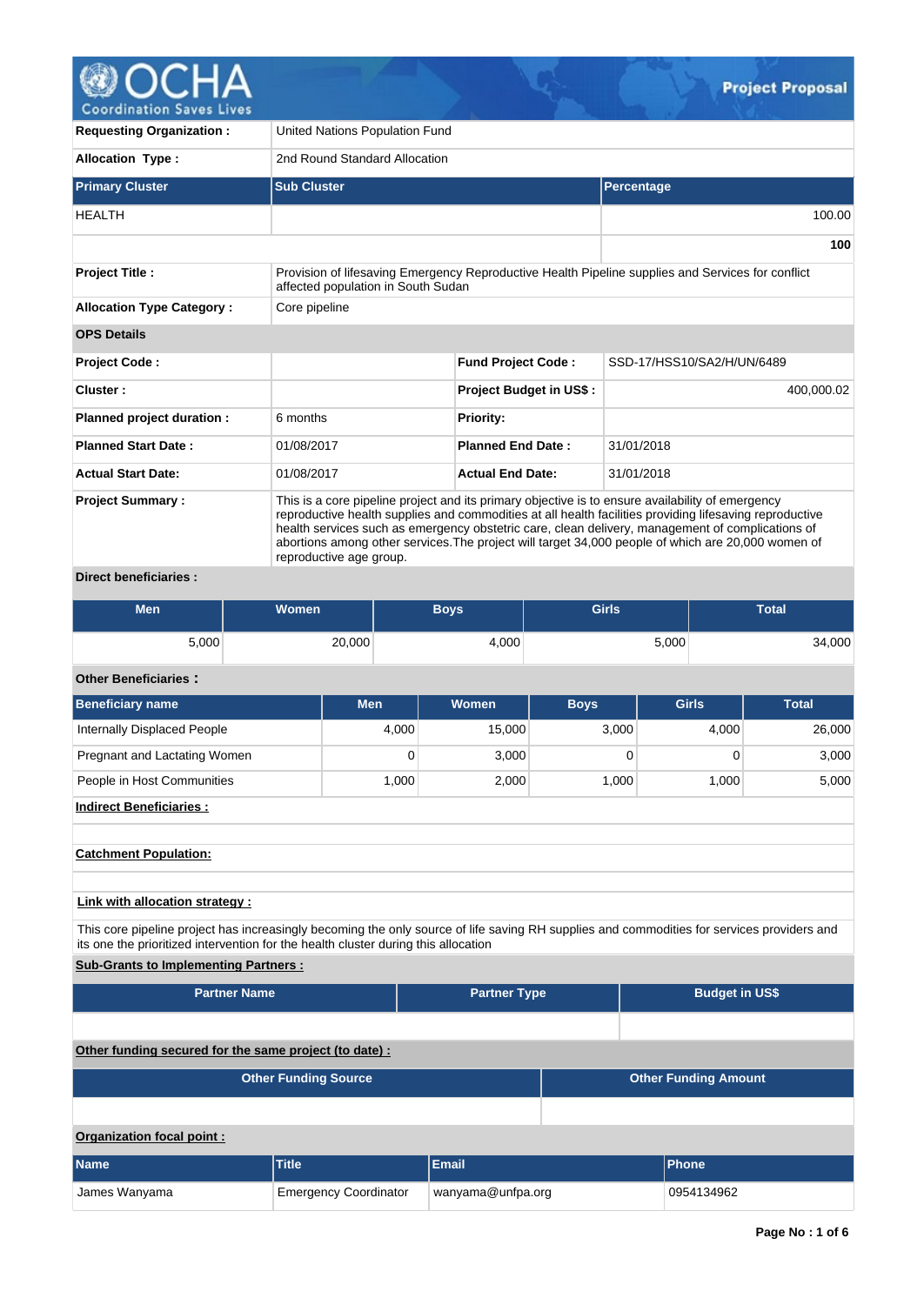#### **BACKGROUND**

# **1. Humanitarian context analysis**

The Humanitarian context in South Sudan remains quite dare. While the ongoing conflict in several parts of the country has caused tremendous suffering and resulted into massive displacement and huge numbers of the population in need life saving services, the service delivery systems on the other hand, have been completely crippled. less than half of health facilities are functional, most have been looted, and or destroyed and lack essential human resources. Insecurity has worsened access to some of the facilities. government allocation to essential supplies has stopped.

With the rainy season and accompanying flooding now with us, it is expected that some populations will be completely cut off from essential supplies routes. therefore the need to accelerate efforts to preposition key supplies in a number of locations in the country. Moreover, funding such as the Wold Bank which used to cover several key hotpots has dwindled. Therefore this core pipeline project is intended to procure and preposition essential reproductive health supplies in key locations identified by the health cluster.

#### **2. Needs assessment**

Prioritization of health responses is conducted at the health cluster and it is based on health statistics on disease trends as reported by partners, recent displacement, nutrition levels and health partner capacity to operate in these locations. Data on reproductive health continue to show low uptake of RH services, despite the poor RH and Maternal health indicators. The health cluster has prioritized this pipeline project based on this.

#### **3. Description Of Beneficiaries**

In the prioritized locations, the project will target 34,000 women of reproductive age group, pregnant women, girls, boys, and men. It will also target survivors of sexual violence and GBV in general to ensure they have access to treatment and care. These beneficiaries were identified by the health cluster partners as the most vulnerable and therefore deserve special attention. The project will be largely implemented within the catchment population of eastern Equatoria, Jonglei, Upper Nile, Warrap and central Equatoria. .

#### **4. Grant Request Justification**

Prior to the current crisis, South Sudan had some of the world's worst RH indicators, particularly among women. Only 14.7 per cent of births were attended by skilled birth attendants, only 11.5 per cent of deliveries took place at a health facility, 80 per cent of births happened at home attended by unskilled birth attendants, and GBV was highly prevalent ( these data is sourced from the health cluster strategy and UNFPA country programme documents). The maternal mortality ratio was estimated at 2,054 women dying for every 100,000 live births. Young mothers die due to causes including prolonged obstructed labour, hemorrhage/ bleeding, infection, eclampsia / high blood pressure and complications of unsafe abortion. If RH services are not initiated urgently to reach the growing caseload affected by the current crisis, we will witness more maternal deaths, and many vulnerable young women and boys exposed to life threatening conditions such as HIV and rapes will go unassisted. UNFPA through its work and in partnership seeks to ensure that the right of affected women, men and children enjoy a life of health and equal opportunity. The project implementation will be founded on UNFPA's global leadership in ensuring that every pregnancy is wanted, every birth is safe, every young person is free of HIV, and every girl and woman is treated with dignity and respect, even and especially those affected by humanitarian crisis. UNFPA has been providing technical and RH commodities support to implementing partners to increase access to RH services for refugees, returnees, IDPs and host population in affected locations of the country. Therefore to ensure access to life saving services including reproductive health, there is an urgent need to mobilize resources to maintain ongoing RH humanitarian response.

#### **5. Complementarity**

Medical supplies are a key input in the delivery of any health service, without which service delivery will come to a halt. Several types of medical supplies are required for this purpose, among which reproductive health commodities supplies are critical in a country with the highest maternal mortality ratio in the world. Emergency reproductive health (ERH) kits are designed globally to complement the primary health care kits and other supplies such as vaccines, trauma kits etc. The ERH provides supplies which cannot be obtained in these other pipelines for the health cluster. Therefore this project compliments with other frontline projects for the health cluster. The project seeks to provide much needed reproductive health supplies to health actors implementing primary and secondary care reproductive health services.T

# **LOGICAL FRAMEWORK**

#### **Overall project objective**

This project aims to reduce maternal and newborn mortality and morbidity among populations affected by humanitarian emergencies in South Sudan. It is intended to cover the core pipeline reproductive health needs for the partners serving the targeted population. The RH kits obtained under this programme will be used for both prepositioning and direct service delivery

| <b>HEALTH</b>                                                                                                                          |                                                                          |                                 |
|----------------------------------------------------------------------------------------------------------------------------------------|--------------------------------------------------------------------------|---------------------------------|
| <b>Cluster objectives</b>                                                                                                              | Strategic Response Plan (SRP) objectives                                 | <b>Percentage of activities</b> |
| Essential clinical health services are inclusive<br>and implemented with dignity targeting<br>specific needs of vulnerable populations | SO2: Protect the rights and uphold the dignity<br>of the most vulnerable | 100                             |

**Contribution to Cluster/Sector Objectives :** This is a core pipeline project, which provides lifesaving Reproductive Health Supplies to partners involved in provision of lifesaving reproductive health services. The project will contribute to objective 1 and 2 of the health cluster. The pipeline will boost delivery of reproductive health services as one of the major causes of morbidity and mortality. The pipeline will support the delivery of obstetric care and other community and health facility related reproductive health services, from antenatal care, to facility delivery, to post abortion care, voluntary family planning, and many others that lead to unnecessary loss of lives.

#### **Outcome 1**

Reduction in maternal morbidity and mortality

# **Output 1.1**

#### **Description**

Improved availability of RH supplies and commodities to deliver RH services

**Assumptions & Risks**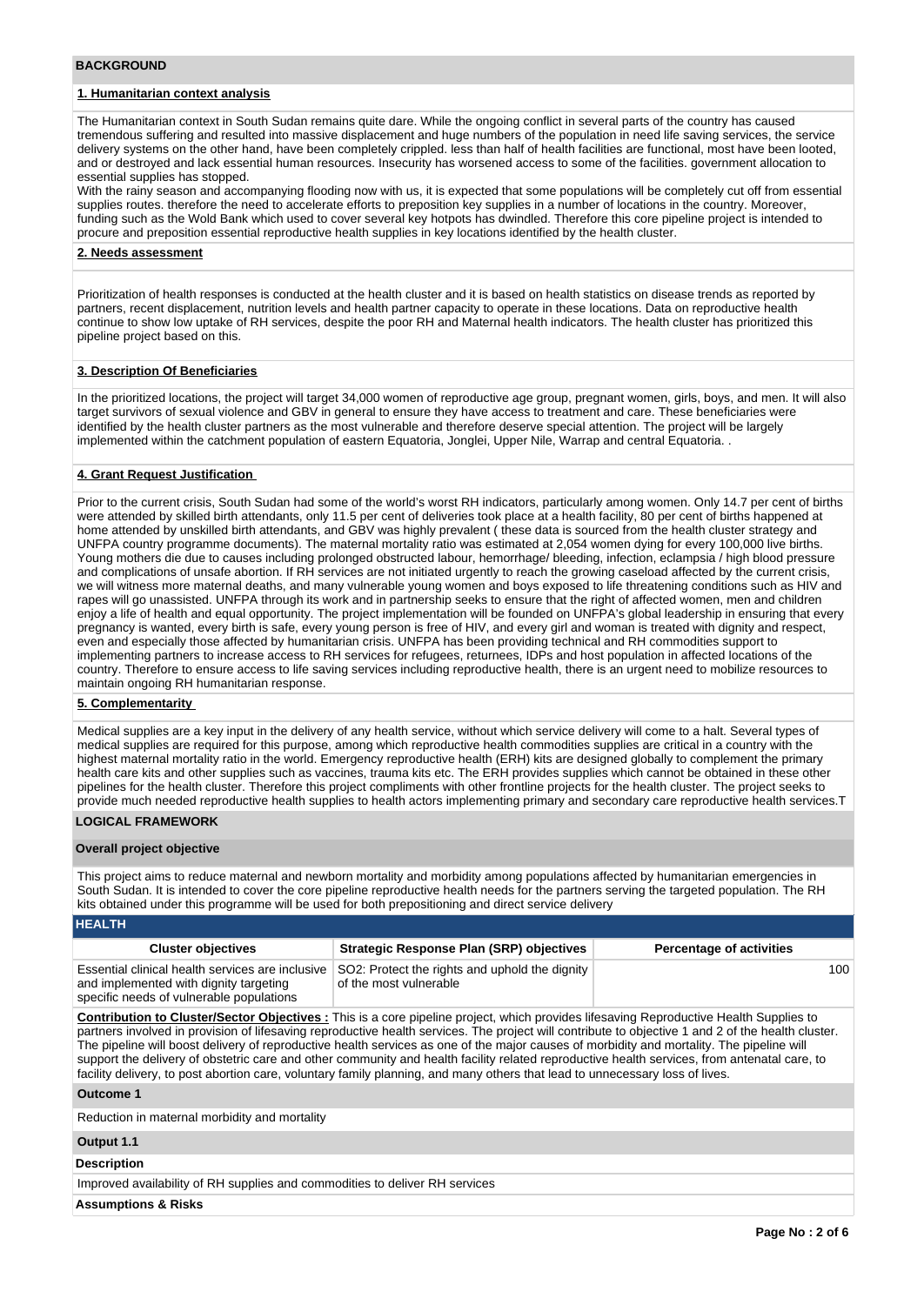security situations improves to allow access to beneficiaries

#### **Indicators**

|                                                                          |                                                                     |                                                                                                                                                                      | <b>End cycle beneficiaries</b> | <b>End</b><br>cycle |                   |               |        |  |  |
|--------------------------------------------------------------------------|---------------------------------------------------------------------|----------------------------------------------------------------------------------------------------------------------------------------------------------------------|--------------------------------|---------------------|-------------------|---------------|--------|--|--|
| Code                                                                     | <b>Cluster</b>                                                      | <b>Indicator</b>                                                                                                                                                     | <b>Men</b>                     | Women               | <b>Boys Girls</b> | <b>Target</b> |        |  |  |
| Indicator 1.1.1                                                          | <b>HEALTH</b>                                                       | [Core Pipeline] Number of direct beneficiaries<br>from emergency health supplies (IEHK / trauma<br>kit / RH kit/Emergency vaccines/SAM kits with<br>medical modules) | 5,000                          | 20,000              | 4,00<br>0         | 5,00<br>0     | 34,000 |  |  |
|                                                                          | <b>Means of Verification:</b> partner reports                       |                                                                                                                                                                      |                                |                     |                   |               |        |  |  |
| Indicator 1.1.2                                                          | HEALTH                                                              | [Core Pipeline] Number of implementing partners<br>receiving supplies from the pipeline                                                                              |                                |                     |                   |               |        |  |  |
|                                                                          | Means of Verification: MoU signed with partners and partner reports |                                                                                                                                                                      |                                |                     |                   |               |        |  |  |
| <b>Activities</b>                                                        |                                                                     |                                                                                                                                                                      |                                |                     |                   |               |        |  |  |
| Activity 1.1.1                                                           |                                                                     |                                                                                                                                                                      |                                |                     |                   |               |        |  |  |
|                                                                          | Procure Emergency Reproductive Health Kits                          |                                                                                                                                                                      |                                |                     |                   |               |        |  |  |
| Activity 1.1.2                                                           |                                                                     |                                                                                                                                                                      |                                |                     |                   |               |        |  |  |
|                                                                          |                                                                     | Pre-position (Bentiu, Malakal and Wau) and distribute ERH kits to partners                                                                                           |                                |                     |                   |               |        |  |  |
| Activity 1.1.3                                                           |                                                                     |                                                                                                                                                                      |                                |                     |                   |               |        |  |  |
| Conduct quarterly field monitoring visits to partners receiving supplies |                                                                     |                                                                                                                                                                      |                                |                     |                   |               |        |  |  |
| Activity 1.1.4                                                           |                                                                     |                                                                                                                                                                      |                                |                     |                   |               |        |  |  |
|                                                                          |                                                                     | Provide monthly briefings to the health cluster and corepipeline managers meeting on the status of the pipeline                                                      |                                |                     |                   |               |        |  |  |
| <b>Additional Targets:</b>                                               |                                                                     |                                                                                                                                                                      |                                |                     |                   |               |        |  |  |

#### **M & R**

#### **Monitoring & Reporting plan**

The project will be monitored by UNFPA staff at the country office in Juba and field based staff in various locations in the affected states. All partners receiving and using the supplies under the project will provide monthly reports to UNFPA, using templates provided by UNFPA. The reports will be analyzed and shared with various stakeholders including the health cluster. UNFPA will also provide timely reports to the SSHF technical secretariat on the implementation of the project.We also conduct regular field visits to outlet sites to monitor the use of supplies.

#### **Workplan**

| <b>Activitydescription</b>                                                                                                         | Year | -1 | $\overline{2}$ | 3 | 4 | 5 | 6 <sup>1</sup> | $\overline{7}$ | 8 |    |          | 9   10   11   12 |              |
|------------------------------------------------------------------------------------------------------------------------------------|------|----|----------------|---|---|---|----------------|----------------|---|----|----------|------------------|--------------|
| Activity 1.1.1: Procure Emergency Reproductive Health Kits                                                                         | 2017 |    |                |   |   |   |                |                | X | X. | ΙX.      |                  |              |
|                                                                                                                                    | 2018 |    |                |   |   |   |                |                |   |    |          |                  |              |
| Activity 1.1.2: Pre-position (Bentiu, Malakal and Wau) and distribute ERH kits to<br>partners                                      |      |    |                |   |   |   |                |                |   | X  | $\times$ | <b>X</b>         | $\mathsf{X}$ |
|                                                                                                                                    | 2018 |    |                |   |   |   |                |                |   |    |          |                  |              |
| Activity 1.1.3: Conduct quarterly field monitoring visits to partners receiving<br>supplies                                        | 2017 |    |                |   |   |   |                |                |   | X  |          | X                |              |
|                                                                                                                                    | 2018 | X  |                |   |   |   |                |                |   |    |          |                  |              |
| Activity 1.1.4: Provide monthly briefings to the health cluster and corepipeline<br>managers meeting on the status of the pipeline |      |    |                |   |   |   |                |                | X | X  | X        | $\times$         | X            |
|                                                                                                                                    | 2018 | X  |                |   |   |   |                |                |   |    |          |                  |              |

# **OTHER INFO**

#### **Accountability to Affected Populations**

All the supplies to be procured under this allocation are based on real field experiences and the needs as expressed by affected people in the different locations. Ensuring increased access to reproductive health services in high demand is reflective of the needs of the affected population.

#### **Implementation Plan**

This core pipeline has two main activities; procuring supplies and distributing them. The supplies will be procured as soon as the funds are available are allocated to partners. The beneficiary's partners are already partnering with UNFPA.

# **Coordination with other Organizations in project area**

**Name of the organization Areas/activities of collaboration and rationale** 

**Environment Marker Of The Project**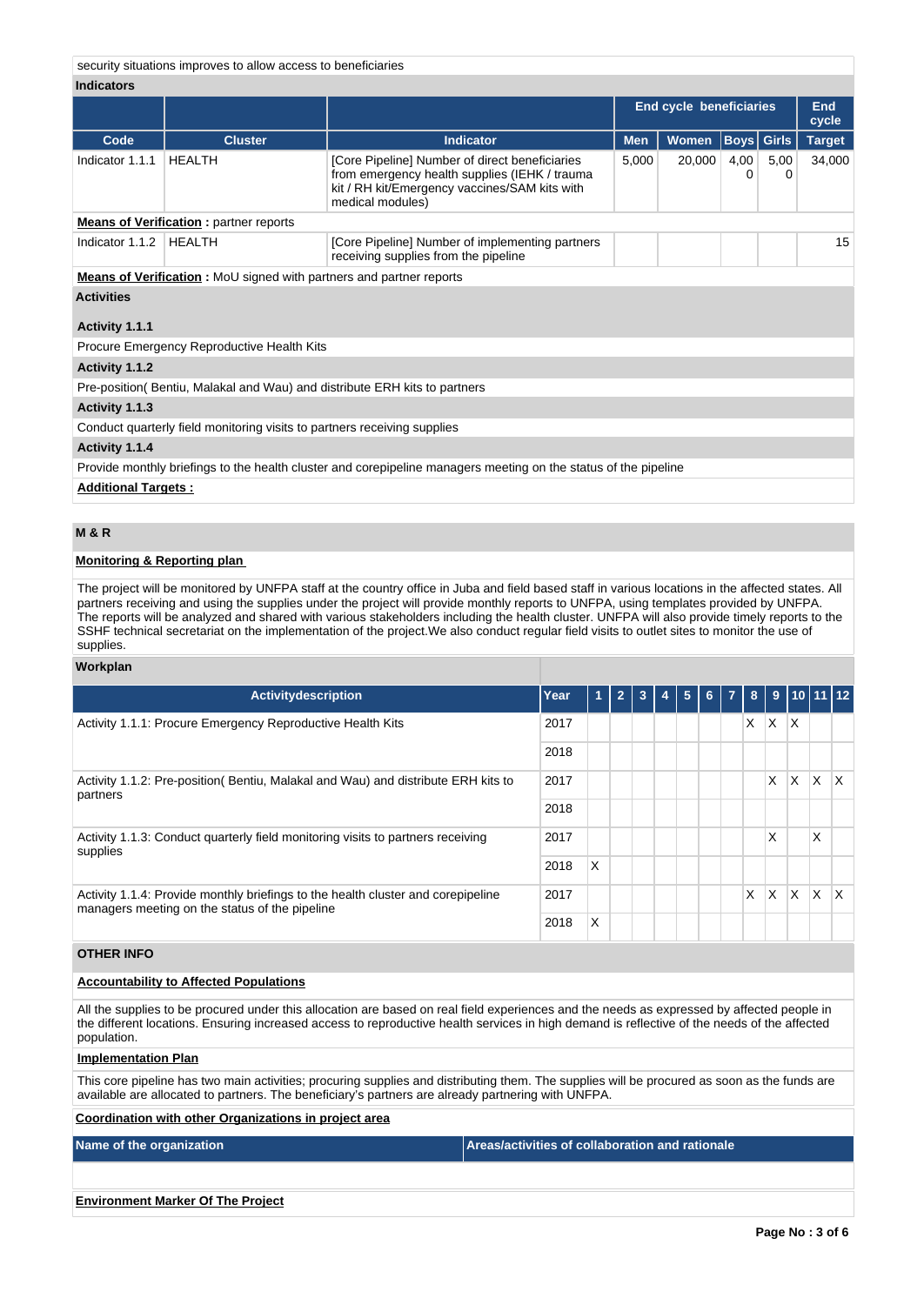| B+: Medium environmental impact with mitigation(sector guidance) |  |  |
|------------------------------------------------------------------|--|--|
|------------------------------------------------------------------|--|--|

## **Gender Marker Of The Project**

2a-The project is designed to contribute significantly to gender equality

## **Justify Chosen Gender Marker Code**

The purpose of this project is to ensure vulnerable women, girls, boys and men have access to critical Reproductive Health Services

# **Protection Mainstreaming**

Supplies for treatment of rape survivors is included in this pipeline.

**Country Specific Information**

**Safety and Security** 

**Access**

# **BUDGET**

| Code | <b>Budget Line Description</b>                                           | D/S | Quantity        | <b>Unit</b><br>cost   | <b>Duration</b><br><b>Recurran</b><br>ce | $\%$<br>charged<br>to CHF | <b>Total Cost</b> |
|------|--------------------------------------------------------------------------|-----|-----------------|-----------------------|------------------------------------------|---------------------------|-------------------|
|      | 1. Staff and Other Personnel Costs                                       |     |                 |                       |                                          |                           |                   |
| 1.1  | warehouse Logistician                                                    | D   | 1               | 3,000<br>.00          | 6                                        | 50.00                     | 9,000.00          |
|      | Oversees warehousing and local distribution of supplies                  |     |                 |                       |                                          |                           |                   |
| 1.2  | <b>Warehouse Assistant</b>                                               | D   |                 | $2 \mid 2,500$<br>.00 | 6                                        | 50.00                     | 15,000.00         |
|      | Handles distribution of supplies to partners, files distribution reports |     |                 |                       |                                          |                           |                   |
|      | <b>Section Total</b>                                                     |     |                 |                       |                                          |                           | 24,000.00         |
|      | 2. Supplies, Commodities, Materials                                      |     |                 |                       |                                          |                           |                   |
| 2.1  | Clean Delivery Kits                                                      | D   | 100             | 526.6<br>8            | $\mathbf{1}$                             | 100.00                    | 52,668.00         |
|      | Kit 2A                                                                   |     |                 |                       |                                          |                           |                   |
| 2.2  | Rape Treatment kit                                                       | D   |                 | 100 594.6<br>1        | $\mathbf{1}$                             | 100.00                    | 59,461.00         |
|      | Kit 3                                                                    |     |                 |                       |                                          |                           |                   |
| 2.3  | Sexually Transmitted Infections (STI) kit                                | D   | 100             | 588.8<br>0            | $\mathbf{1}$                             | 100.00                    | 58,880.00         |
|      | Kit 5                                                                    |     |                 |                       |                                          |                           |                   |
| 2.4  | Clinical Delivery Assistance kit - Drugs and Disposable<br>Equipment     | D   | 30 <sup>1</sup> | 512.0<br>0            | $\mathbf{1}$                             | 100.00                    | 15,360.00         |
|      | Kit 6B                                                                   |     |                 |                       |                                          |                           |                   |
| 2.5  | Management of Miscarriage and Complications of Abortions                 | D   | 30 <sup>1</sup> | 572.8<br>5            | $\mathbf{1}$                             | 100.00                    | 17,185.50         |
|      | kit 8                                                                    |     |                 |                       |                                          |                           |                   |
| 2.6  | Suture of Tears and Vaginal Examination kit                              | D   | 30 <sup>1</sup> | 376.8<br>5            | $\mathbf{1}$                             | 100.00                    | 11,305.50         |
|      | Kit 9                                                                    |     |                 |                       |                                          |                           |                   |
| 2.7  | Referral Level, Drugs and Disposable Equipment                           | D   | 10 <sup>1</sup> | 3,801<br>.00          | $\mathbf{1}$                             | 100.00                    | 38,010.00         |
|      | <b>Kit 11 B</b>                                                          |     |                 |                       |                                          |                           |                   |
| 2.8  | <b>Blood Transfusion kit</b>                                             | D   | 10 <sup>1</sup> | 1,088<br>.20          | $\mathbf{1}$                             | 100.00                    | 10,882.00         |
|      | <b>Kit 12</b>                                                            |     |                 |                       |                                          |                           |                   |
| 2.9  | <b>Handling Charges</b>                                                  | D   | 1 <sup>1</sup>  | 12,62<br>2.33         | $\mathbf{1}$                             | 100.00                    | 12,622.33         |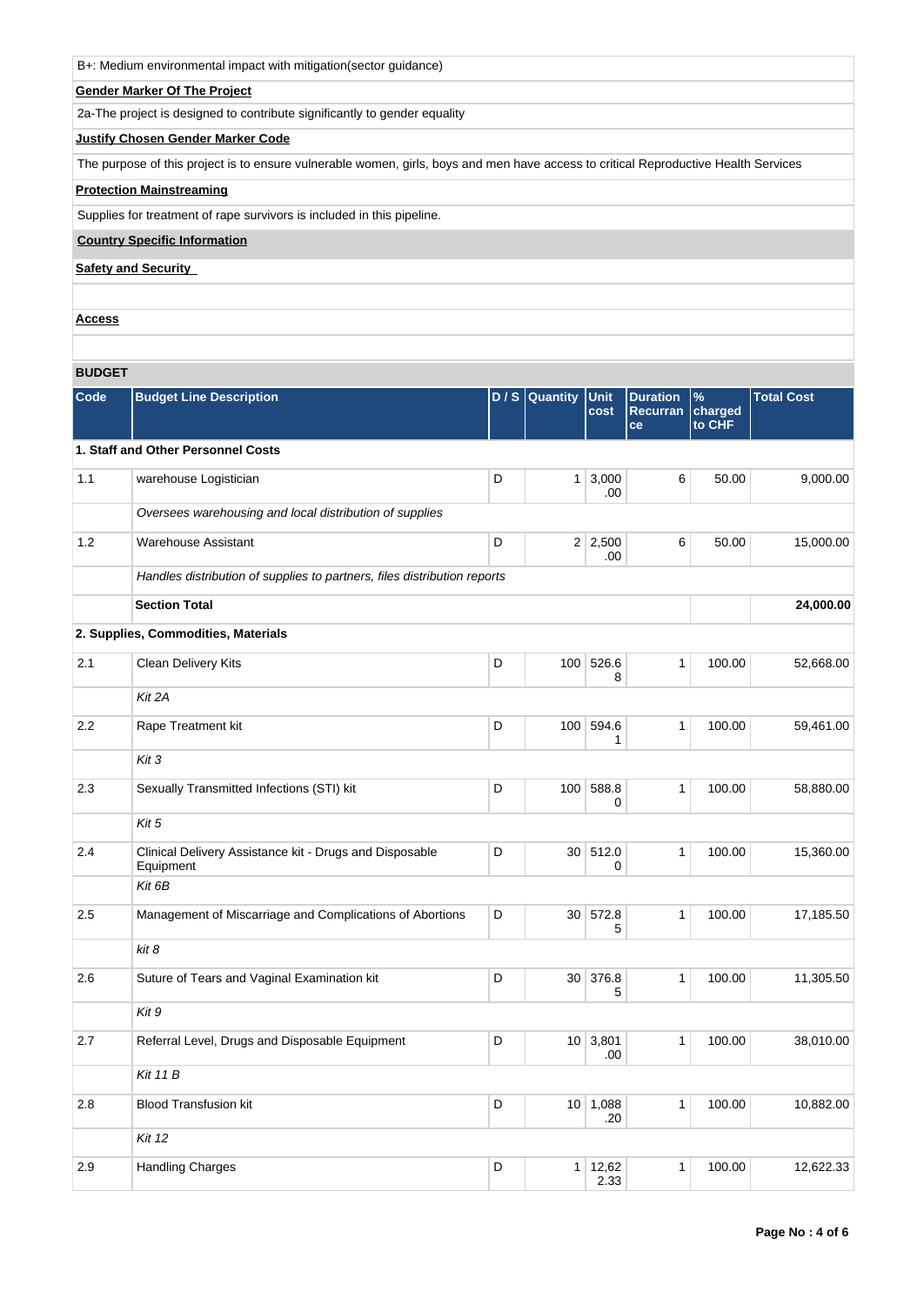|                          | Shipment handling charges (5%)                        |                                                                            |     |                                          |                   |           |                      |                  |              |                      |            |
|--------------------------|-------------------------------------------------------|----------------------------------------------------------------------------|-----|------------------------------------------|-------------------|-----------|----------------------|------------------|--------------|----------------------|------------|
| 2.10                     | Air shipment and local distribution of supplies       |                                                                            |     |                                          |                   | D         | 1                    | 63,11<br>1.63    | $\mathbf{1}$ | 100.00               | 63,111.63  |
|                          | Air shipment and local distribution of supplies (25%) |                                                                            |     |                                          |                   |           |                      |                  |              |                      |            |
|                          | <b>Section Total</b>                                  |                                                                            |     |                                          |                   |           |                      |                  |              |                      | 339,485.96 |
| 3. Equipment             |                                                       |                                                                            |     |                                          |                   |           |                      |                  |              |                      |            |
| <b>NA</b>                | <b>NA</b>                                             |                                                                            |     |                                          |                   | <b>NA</b> | $\pmb{0}$            | 0.00             | $\pmb{0}$    | $\pmb{0}$            | 0.00       |
|                          | <b>NA</b>                                             |                                                                            |     |                                          |                   |           |                      |                  |              |                      |            |
|                          | <b>Section Total</b>                                  |                                                                            |     |                                          |                   |           |                      |                  |              |                      | 0.00       |
|                          | 4. Contractual Services                               |                                                                            |     |                                          |                   |           |                      |                  |              |                      |            |
| NA                       | <b>NA</b>                                             |                                                                            |     |                                          |                   | <b>NA</b> | $\pmb{0}$            | 0.00             | 0            | $\pmb{0}$            | 0.00       |
|                          | <b>NA</b>                                             |                                                                            |     |                                          |                   |           |                      |                  |              |                      |            |
|                          | <b>Section Total</b>                                  |                                                                            |     |                                          |                   |           |                      |                  |              |                      | 0.00       |
| 5. Travel                |                                                       |                                                                            |     |                                          |                   |           |                      |                  |              |                      |            |
| 5.1                      | Conduct field monitoring visits                       |                                                                            |     |                                          |                   | D         |                      | 3   1,800<br>.00 | $\mathbf{1}$ | 100.00               | 5,400.00   |
|                          | At least one field visit per quarter                  |                                                                            |     |                                          |                   |           |                      |                  |              |                      |            |
|                          | <b>Section Total</b>                                  |                                                                            |     |                                          |                   |           |                      |                  |              |                      | 5,400.00   |
|                          | 6. Transfers and Grants to Counterparts               |                                                                            |     |                                          |                   |           |                      |                  |              |                      |            |
| <b>NA</b>                | <b>NA</b>                                             |                                                                            |     |                                          |                   | <b>NA</b> | $\mathbf 0$          | 0.00             | $\pmb{0}$    | 0                    | 0.00       |
|                          | <b>NA</b>                                             |                                                                            |     |                                          |                   |           |                      |                  |              |                      |            |
|                          | <b>Section Total</b>                                  |                                                                            |     |                                          |                   |           |                      |                  |              |                      | 0.00       |
|                          | 7. General Operating and Other Direct Costs           |                                                                            |     |                                          |                   |           |                      |                  |              |                      |            |
| 7.1                      | Vehicle maintenance and operations                    |                                                                            |     |                                          |                   | D         | $\mathbf{1}$         | 1,648<br>.61     | 6            | 50.00                | 4,945.83   |
|                          |                                                       |                                                                            |     |                                          |                   |           |                      |                  |              |                      |            |
|                          | <b>Section Total</b>                                  |                                                                            |     |                                          |                   |           |                      |                  |              |                      | 4,945.83   |
| <b>SubTotal</b>          |                                                       |                                                                            |     |                                          |                   |           | 419.00               |                  |              |                      | 373,831.79 |
| <b>Direct</b>            |                                                       |                                                                            |     |                                          |                   |           |                      |                  |              |                      | 373,831.79 |
| Support                  |                                                       |                                                                            |     |                                          |                   |           |                      |                  |              |                      |            |
| <b>PSC Cost</b>          |                                                       |                                                                            |     |                                          |                   |           |                      |                  |              |                      |            |
| PSC Cost Percent         |                                                       |                                                                            |     |                                          |                   |           |                      |                  |              |                      | 7.00       |
| <b>PSC Amount</b>        |                                                       |                                                                            |     |                                          |                   |           |                      |                  |              |                      | 26,168.23  |
| <b>Total Cost</b>        |                                                       |                                                                            |     |                                          |                   |           |                      |                  |              |                      | 400,000.02 |
| <b>Project Locations</b> |                                                       |                                                                            |     |                                          |                   |           |                      |                  |              |                      |            |
|                          | <b>Location</b>                                       | <b>Estimated</b><br>percentage<br>of budget<br>for each<br><b>location</b> |     | <b>Estimated number of beneficiaries</b> | for each location |           |                      |                  |              | <b>Activity Name</b> |            |
|                          |                                                       |                                                                            | Men | Women                                    |                   |           | Boys   Girls   Total |                  |              |                      |            |
| North                    | Eastern Equatoria -> Kapoeta                          | 10                                                                         | 510 | 2,000                                    | 408               | 482       | 3,400                |                  |              |                      |            |
| South                    | Eastern Equatoria -> Kapoeta                          | 10                                                                         | 510 | 2,000                                    | 408               |           | 482 3,400            |                  |              |                      |            |
|                          | Eastern Equatoria -> Kapoeta East                     | 10 <sub>1</sub>                                                            | 510 | 2,000                                    | 408               |           | 482 3,400            |                  |              |                      |            |